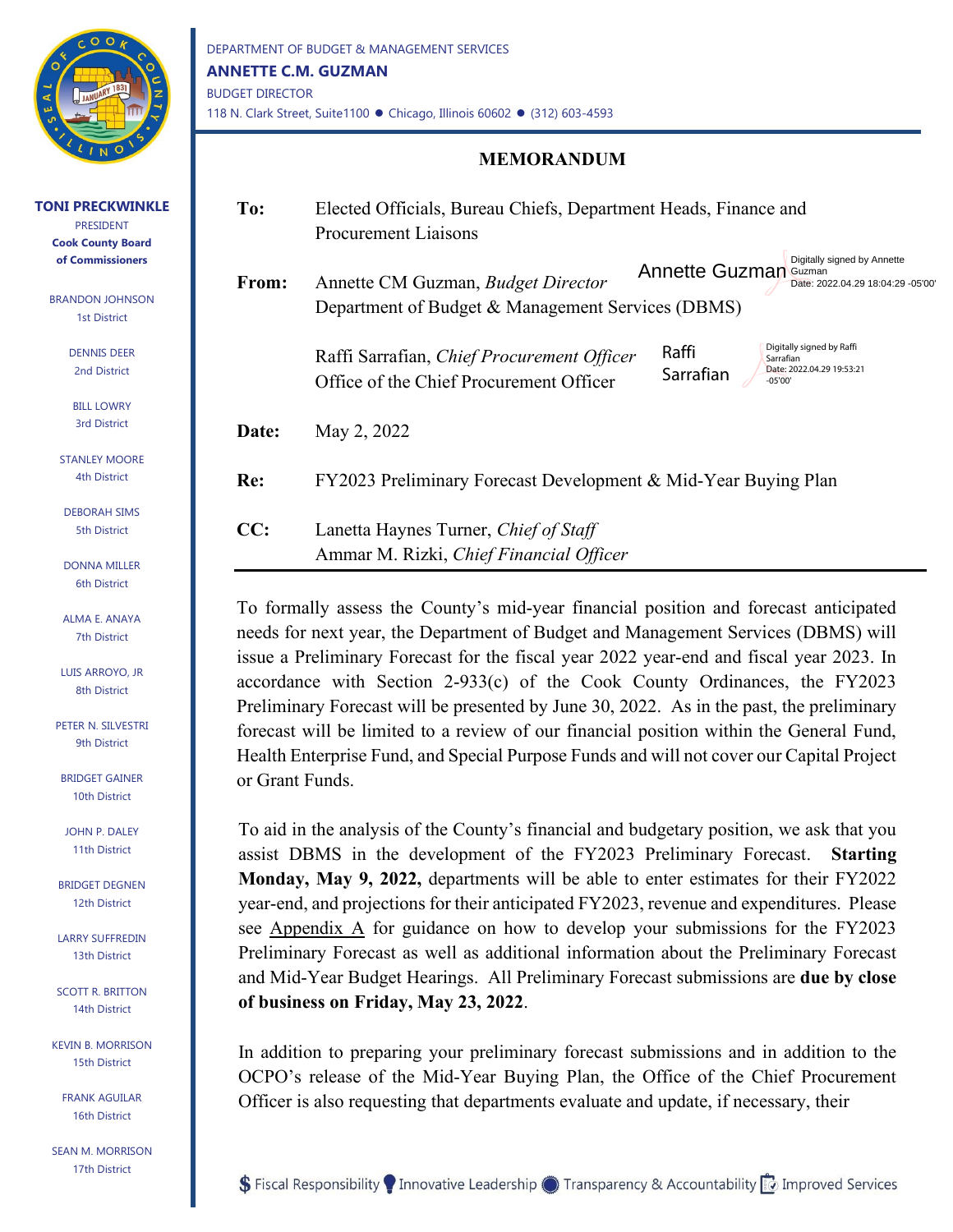contractual needs for the year. Having a more accurate Buying Plan for future needs not only helps the County budget properly, but also assists vendors by allowing them advanced notice to prepare for future contract opportunities.

Throughout the budget cycle, each time your budget is reviewed, you will be asked to review your Buying Plan and adjust it, if necessary, given shifting priorities. Please see Appendix A for guidance on how to evaluate and update your existing contracts and anticipated contracts for this fiscal year. All updates to your current contracts and the Buying Plan are also **due by the close of business on Friday, May 23, 2022**.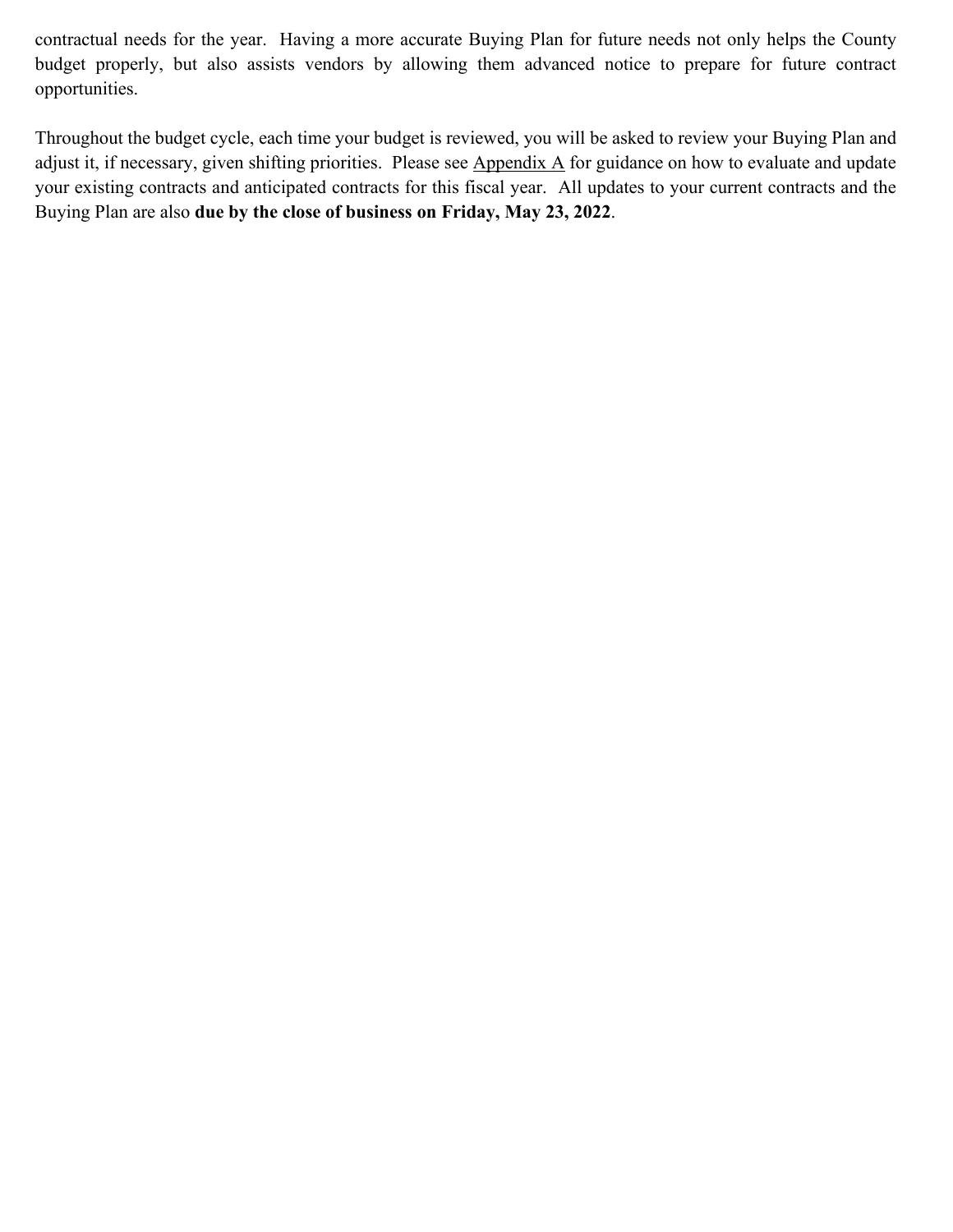Appendix A

Preliminary Forecast Guidelines

(See Attached)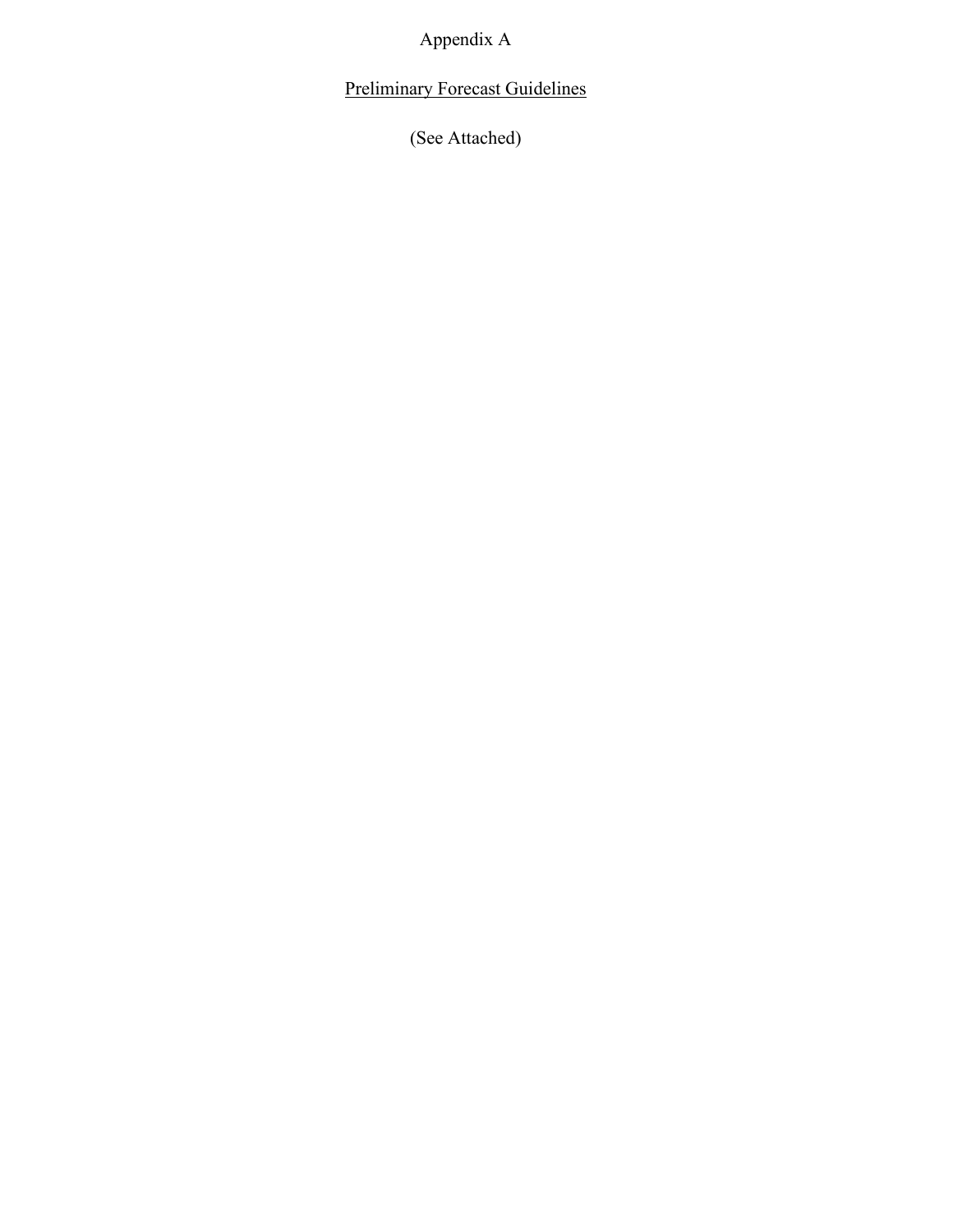

# **PRELIMINARY FORECAST GUIDELINES FY2023**

**Department of Budget & Management Services**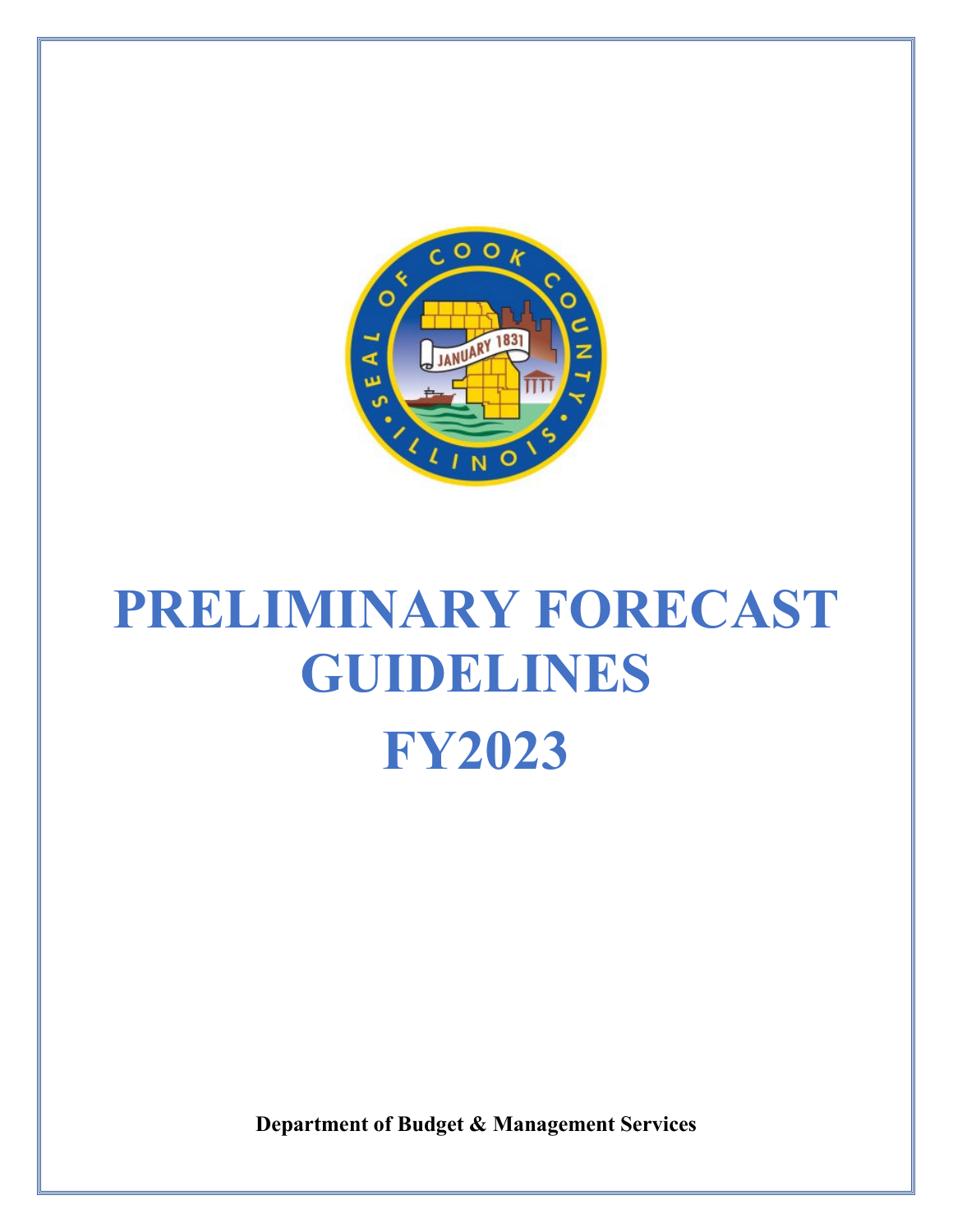# **Table of Contents**

| II. General Fund, Health Fund and Special Purpose Fund Expenditures5 |  |
|----------------------------------------------------------------------|--|
|                                                                      |  |
|                                                                      |  |
|                                                                      |  |
|                                                                      |  |
|                                                                      |  |
|                                                                      |  |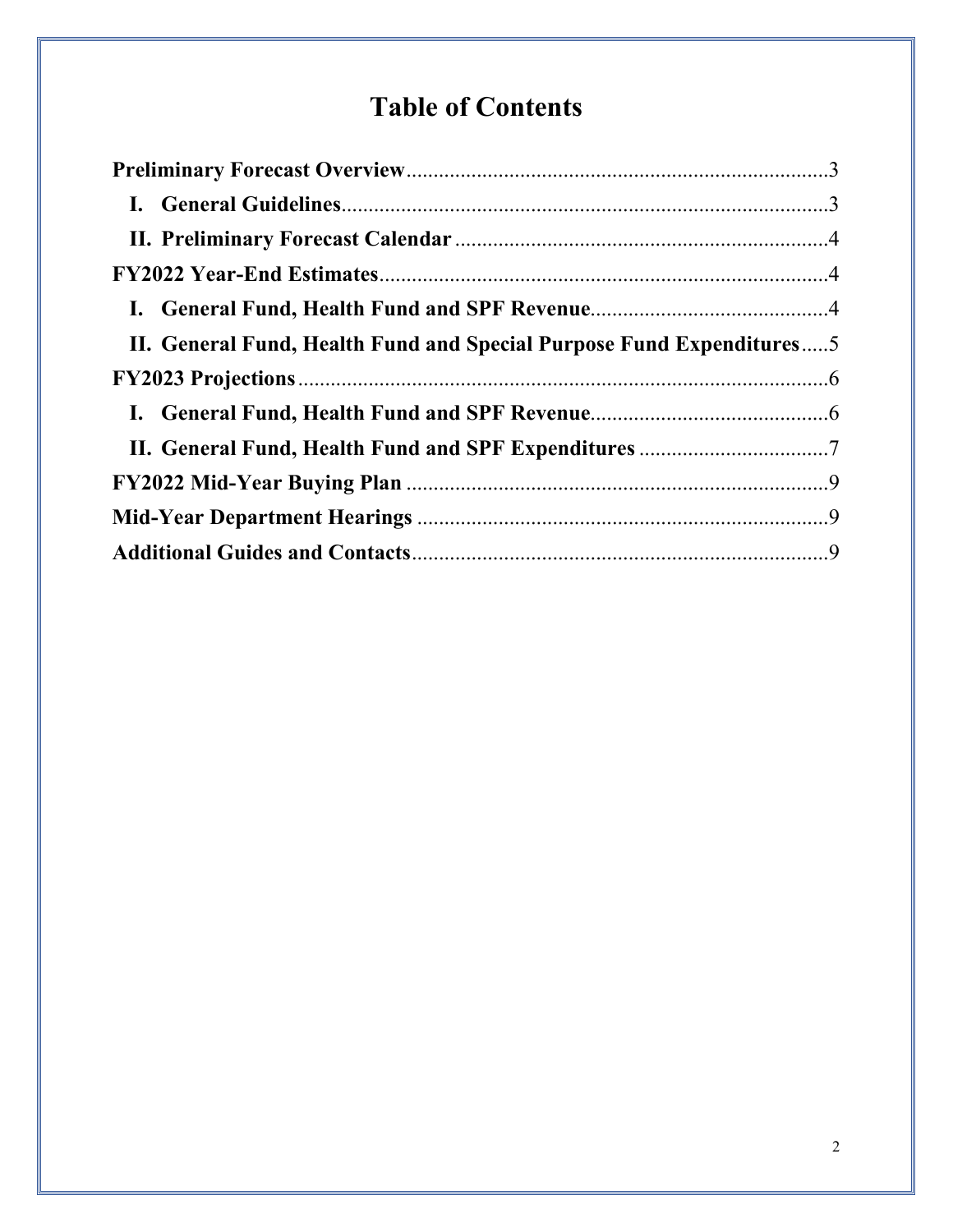These guidelines are provided to assist Cook County offices in developing their FY2023 preliminary forecast submissions.

### **REMINDER**

Hyperion will open for department submissions on Monday, May 9, 2022. All FY2023 preliminary forecast submissions are **due by Monday, May 23, 2022**.

# <span id="page-5-0"></span>**Preliminary Forecast Overview**

The preliminary forecast is conducted each year in order to identify projected budget deficits, allowing the County to craft budget solutions and get input from various constituencies on budget priorities. The preliminary forecast also assesses current budgeted operating activities projected forward. This means that any known obligations should be included in the preliminary forecast, but it should not include requests for new positions/programs or significant restructuring. *Examples of known obligations include escalation clauses in contracts, and compliance with legal obligations.* 

## <span id="page-5-1"></span>**I. General Guidelines**

- Please ensure all finance liaisons working on your preliminary forecast submission have access to Hyperion. The [Hyperion access request form](https://step.cookcountyil.gov/wp-content/uploads/Hyperion_System_Access_Request_Form-1.xlsx) is available on the STEP portal. We encourage you to confirm your account access as soon as possible to ensure timely submission of your preliminary forecast information. For those that need a refresher on how to submit preliminary forecast estimates into Hyperion, DBMS will hold an online training session on Microsoft Teams on Thursday, May 5th. Calendar invites to the training will be sent to all department financial liaisons. There are also training materials available on the [Cook County Step Portal](https://step.cookcountyil.gov/wp-content/uploads/Hyperion-Planning-Preliminary-Budget.pdf) about how to enter data into the preliminary budget module of Hyperion.
- Your submission should reflect (a) how you plan to use your FY2022 budget through the end of this year and (b) what you estimate your revenue and expenditures to be in FY2023.
- The Preliminary Forecast only covers the General Fund, Health Enterprise Fund and Special Purpose Fund. We will not be collecting information related to our Capital Project Fund or our Grant Fund.
- Estimates and projections are reflected at the Account-Office level.
- Fixed Charges: For those departments with budget allocations within the County's fixed charge budget, you will receive a separate communication from DBMS. You will be required to provide updates to the estimates for your current year fixed charge expenditures as well as a forecast of your need for FY2023. The submission of such estimates will also be due on May 23, 2022, with all other preliminary forecast information.
- Salary projections for FY2023:
	- o Are based on the FY2022 position budget for your department, assume personnel staffing levels hold steady into FY2023, and incorporate the most recent ratified collective bargaining agreements. FY2023 salary pre-load incorporates the County's pay-grade-step progressions for employees based on their bargaining unit assignment and authorized cost-of-living adjustments. Please reach out to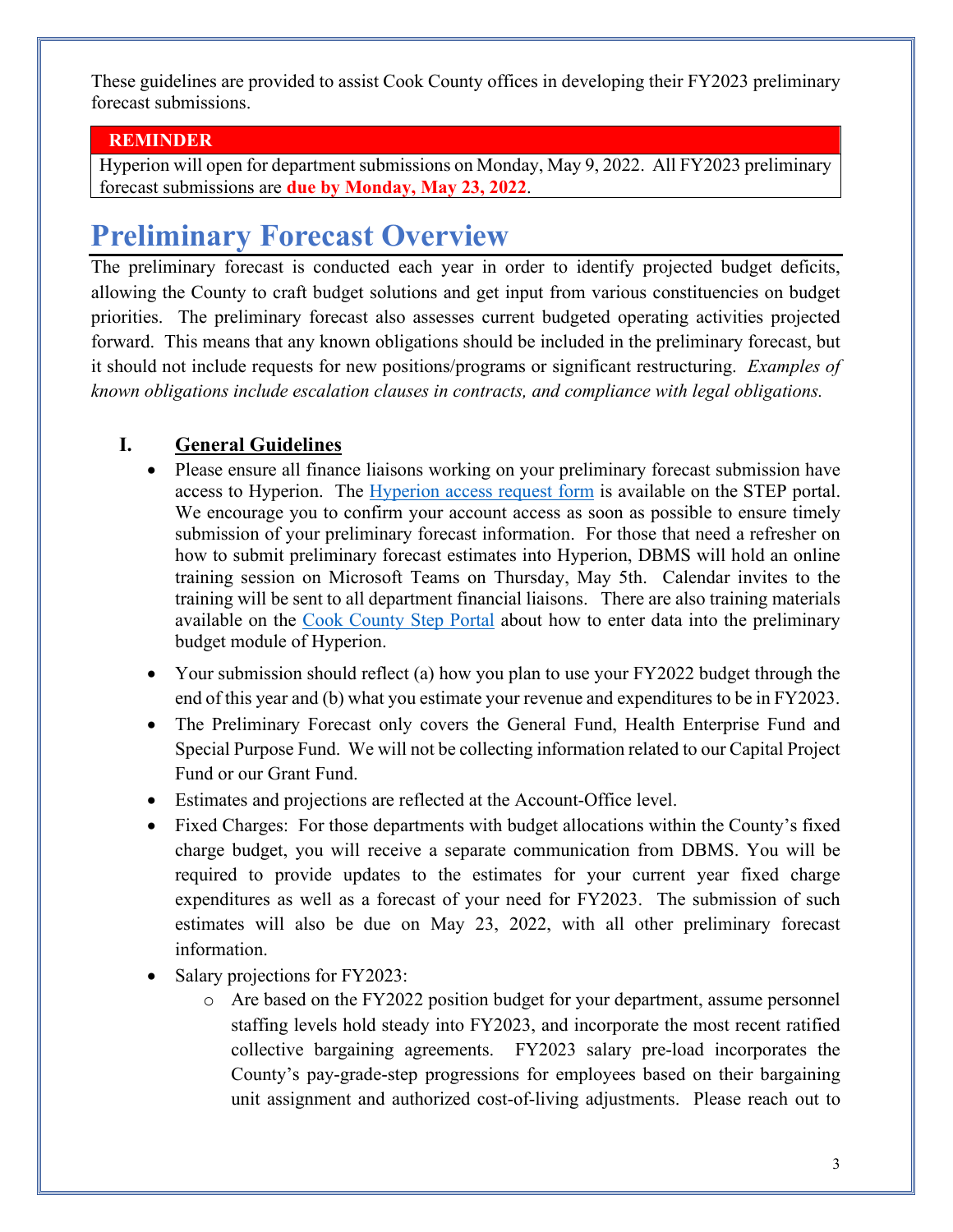your Budget Analyst if you would like information regarding the projection model for your department.

o Assumes the same turnover rate used in the FY2022 Annual Appropriation Bill for each department. Turnover is calculated on a department-by-department basis based on historical turnover rates and is not applied bureau-wide. If you believe a different turnover rate should be used for your department based on your department's historic ability to meet that turnover rate, please reach out to your Budget Analyst to discuss. **All changes to turnover must be approved by the Budget Director before they are included in the forecast.**

## <span id="page-6-0"></span>**II. Preliminary Forecast Calendar**

Please see below for the FY2023 preliminary forecast budget calendar. DBMS may update the schedule, as needed, and will communicate any such changes to all offices.

| Date                 | <b>Event</b>                                                           |  |  |
|----------------------|------------------------------------------------------------------------|--|--|
| May 9, 2022          | Hyperion opens for Preliminary Forecast submissions                    |  |  |
| May 5, 2022          | Hyperion Training conducted by DBMS via Microsoft Teams                |  |  |
|                      | (Calendar invites forthcoming)                                         |  |  |
| May 23, 2022         | <b>Department Preliminary Forecast submissions due in Hyperion</b>     |  |  |
| May 23, 2022         | <b>Mid-Year Buying Plan Updates due</b>                                |  |  |
| By June 23, 2022     | President issues FY2022 Year-End and FY2023 Preliminary Forecast       |  |  |
| By June 27, 2022     | Invitations to mid-year budget hearings distributed by the Chairman of |  |  |
|                      | the Finance Committee                                                  |  |  |
|                      | Mid-Year Budget Hearing Memo templates distributed by DBMS to          |  |  |
|                      | departments                                                            |  |  |
| July 6, 2022         | Preliminary Forecast Public Hearing                                    |  |  |
| <b>July 11, 2022</b> | <b>Department Mid-Year Budget Memos due to DBMS</b>                    |  |  |
| July 18-20, 2022     | Mid-Year Department Budget Hearings                                    |  |  |

# <span id="page-6-1"></span>**FY2022 Year-End Estimates**

## <span id="page-6-2"></span>**I. General Fund, Health Fund and SPF Revenue**

(*Non-revenue generating departments may skip this section)*

- a. *Preloaded by DBMS:* **Departments DO NOT fill in these elements.**
	- i. Actual revenue collected for December 2021 April 2022.
	- ii. Revenue for May 2022 has been estimated based on YTD revenues. **This amount will likely differ from your internal records as it is an average based on the snapshot taken of the prior five (5) periods. Actual revenue amounts collected for May will not be known until June.** This amount will be updated before the final preliminary forecast is issued in June.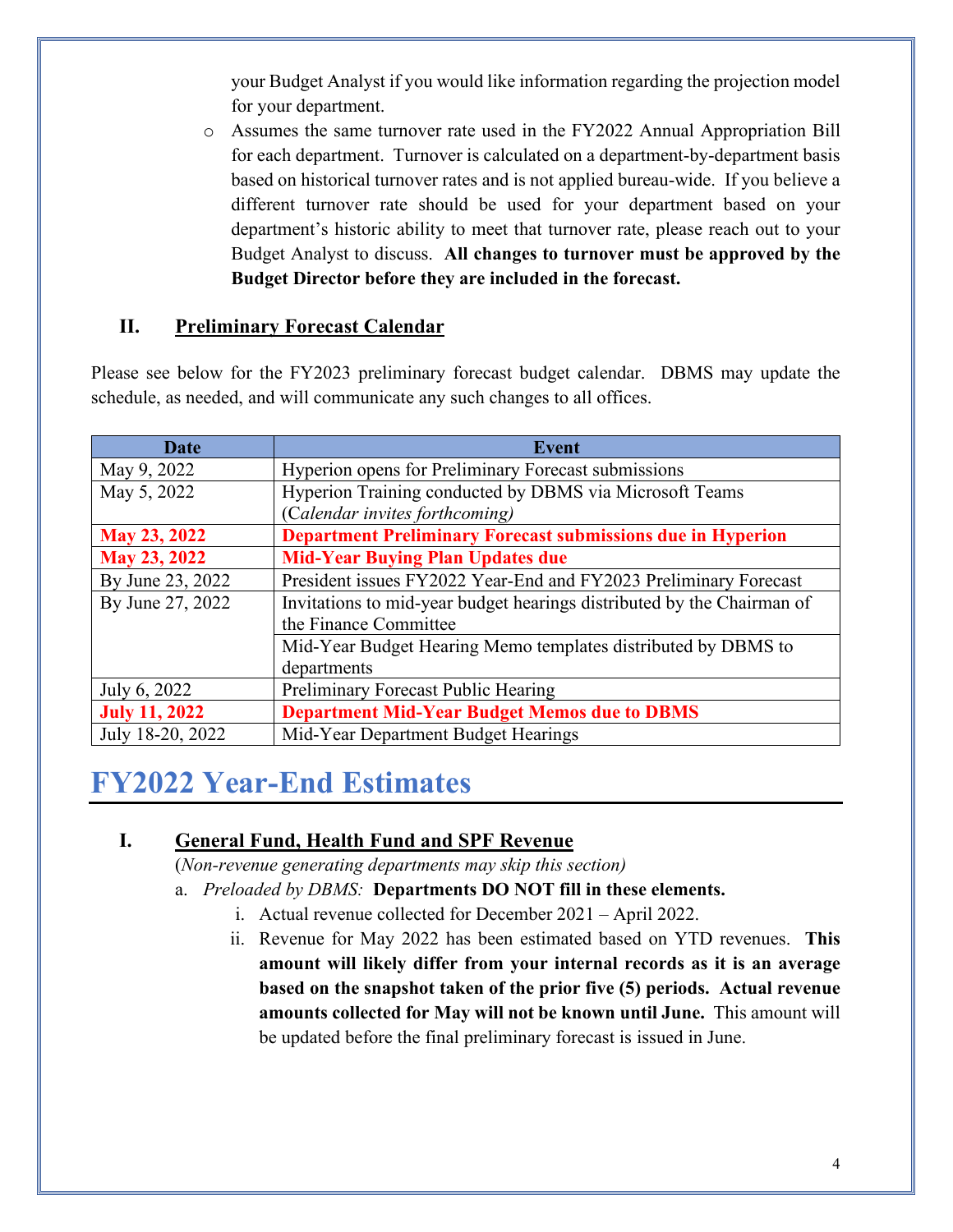|                | Current   | Estimate<br>2022 |          |          |          |          |          |
|----------------|-----------|------------------|----------|----------|----------|----------|----------|
|                | 2022      |                  |          |          |          |          |          |
|                | YearTotal | Amount           | Jan      | Feb      | Mar      | Apr      | May      |
|                | Budget    | Budget           | Budget   | Budget   | Budget   | Budget   | Budget   |
| 400000-Revenue | No Grant  | No Grant         | No Grant | No Grant | No Grant | No Grant | No Grant |

*Figure 1: Elements in FY22 Revenue to be completed by DBMS.*

- b. *To be Provided by Department:* 
	- i. *For the General Fund revenues* DBMS has preloaded revenue spreads for June – November 2022 under the "400000 – Revenue" account series based on forecasting performed in collaboration with your office and the Office of the Chief Financial Officer (OCFO) for the Independent Revenue Forecasting Commission (IRFC).
		- 1. Departments should review the preloaded revenue spreads for each month between June and November 2022 to confirm continued agreement with the estimates.
		- 2. If you believe changes to the preloaded revenue estimate for any month between June and November 2022 are warranted, please make the necessary change, and provide an explanation for your update in the "**Estimate 2022 Comments**" column.
	- ii. *For Health Fund revenues*, CCH is required to enter HEF revenue estimates for June – November 2022 under the "400000 – Revenue" account series.
	- iii. *For Special Purpose Funds*, all applicable departments must enter revenue estimates for June – November 2022 under the "40000 – Revenue" account series.



400000-Revenue

*Figure 2: Elements in FY22 Revenue to be reviewed/updated by departments.*

## <span id="page-7-0"></span>**II. General Fund, Health Fund and Special Purpose Fund Expenditures**

- a. *Preloaded by DBMS:* **Departments do not fill in these elements.**
	- i. Actual expenses made by your department from December 2021 April 2022.
	- ii. Expenses reflected for May 2022 is a 5-month average of the expenses made from December 2021 – April 2022. **This amount will likely differ from your internal records as it is an average based on the snapshot taken of the prior five (5) periods. Final expenses for May will not be known until**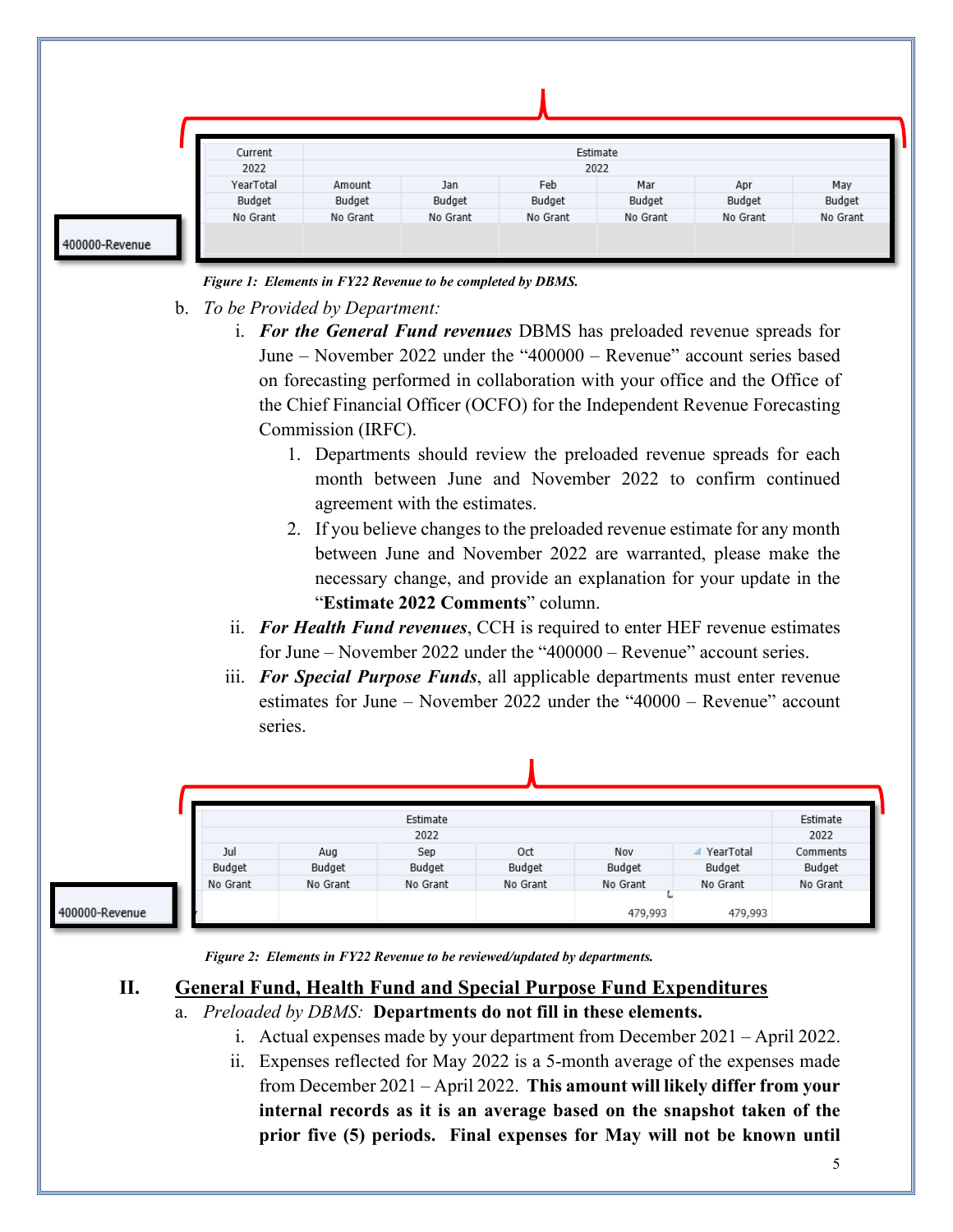**June.** This amount will be updated before the final preliminary forecast is issued in June.

- iii. Health Benefits, Workers' Compensation and Unemployment Compensation equal to your FY2022 appropriation has been preloaded by DBMS.
- iv. Space charges for the Dunne Building and the Daley Center equal to the FY2022 adopted appropriation have also been preloaded by DBMS.
- b. *To be Provided by Department:* 
	- i. Departments are required to enter expenditure estimates for the months of June – November 2022 based on anticipated expenditures for each month. *If the final expenditure estimate in a budget line results in a deficit, please provide an explanation for the deficit in the "Estimate 2022 Comments" column. In addition, a detailed corrective action plan for addressing the deficit should be addressed in a memo to DBMS and sent separately to your Budget Analyst.*
	- ii. *Fixed Charges:* Departments with FY2022 budget allocations in a fixed charge account will receive a separate communication from DBMS with information about the FY2022 adopted fixed charge budget amounts for your respective departments. Each such department is required to complete the spreadsheet by providing an estimate of how much of your FY2022 fixed charge budget you anticipate spending by the end of this year.

As a reminder, the FY2022 submission is developed in the following manner:

|                    | <b>Preloaded by DBMS</b> | <b>Provided by Department</b>                                                                                                                                                                                         |
|--------------------|--------------------------|-----------------------------------------------------------------------------------------------------------------------------------------------------------------------------------------------------------------------|
| <b>Revenue</b>     | December 2021 – May 2022 | <b>June 2022 – November 2022</b><br><b>General Fund:</b> Provide explanation for any<br>changes made to the preloaded revenue spread<br>for any month.<br>Health Fund: Provide estimates.<br>SPFs: Provide estimates. |
| <b>Expenditure</b> | December 2021 – May 2022 | <b>June 2022 – November 2022</b><br>Provide estimated expenditures for each month<br>with an explanation of any deficits (except for<br>certain preloaded centralized costs noted<br>above).                          |

## <span id="page-8-0"></span>**FY2023 Projections**

## <span id="page-8-1"></span>**I. General Fund, Health Fund and SPF Revenue**

(*Non-revenue generating departments may skip this section*)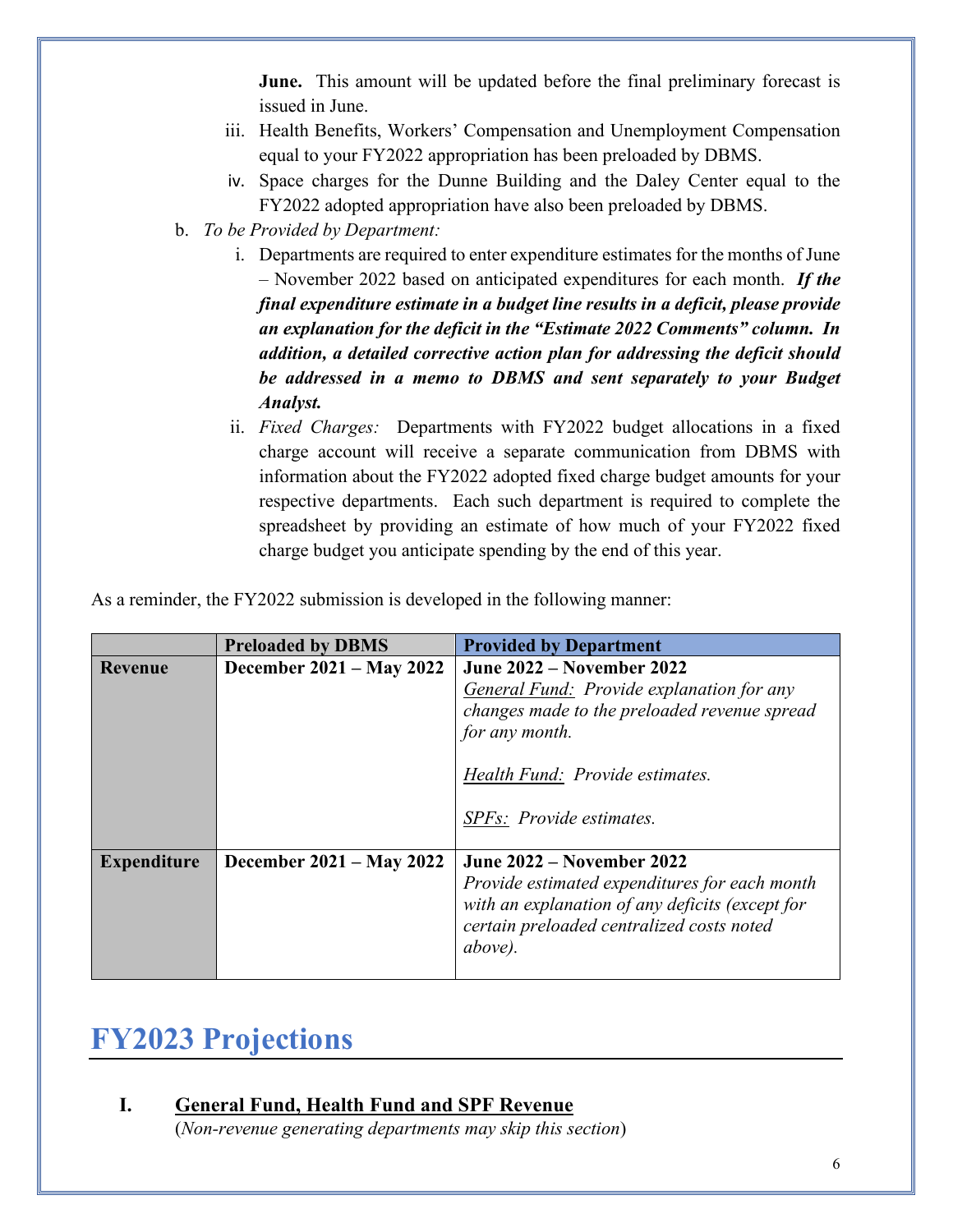- a. *To be Provided by Department*
	- i. *For the General Fund revenues* DBMS has preloaded revenue spreads for FY2023 under the "400000 – Revenue" account series based on forecasting performed in collaboration with your office and the Office of the Chief Financial Officer (OCFO) for the (IRFC).
		- 1. Departments should review the preloaded revenue spreads for FY2023 to confirm continued agreement with the estimates.
		- 2. Please provide any comments you have regarding any negative yearover-year variance in your revenue accounts in the "Comments Budget" column of the "Working Preliminary Budget" section.
	- ii. *For Health Fund revenues*, CCH is required to estimate how much revenue you anticipate collecting in FY2023 for your operating funds.
		- 1. In the "40000 Revenue" row of the "Working Preliminary Budget" section, enter your revenue estimate.
		- 2. Please provide any comments you have regarding any negative yearover-year variance in your revenue accounts in the "Comments Budget" column of the "Working Preliminary Budget" section.
	- iii. *For Special Purpose Fund revenues,* applicable departments must estimate how much revenue you anticipate collecting in FY2023 for your respective  $SPF(s)$ .
		- 1. In the "40000 Revenue" row of the "Working Preliminary Budget" section, enter your revenue estimate.
		- 2. Please provide any comments you have regarding any negative yearover-year variance in your revenue accounts in the "Comments Budget" column of the "Working Preliminary Budget" section.



## <span id="page-9-0"></span>**II. General Fund, Health Fund and SPF Expenditures**

a. *Preloaded by DBMS:* **Departments do not fill in these elements.**

| Account(s) $#$ | <b>Account Name</b> | <b>Pre-loaded Budgets</b>       |
|----------------|---------------------|---------------------------------|
| 501010         | Salary and Wages    | See "General Guidelines" above. |
| 501131         |                     |                                 |
| 501135         |                     |                                 |
| 501137         |                     |                                 |
| 501140         |                     |                                 |
| 501296         |                     |                                 |
| 501421         |                     |                                 |
| 501279         | Pension             | Pension Costs                   |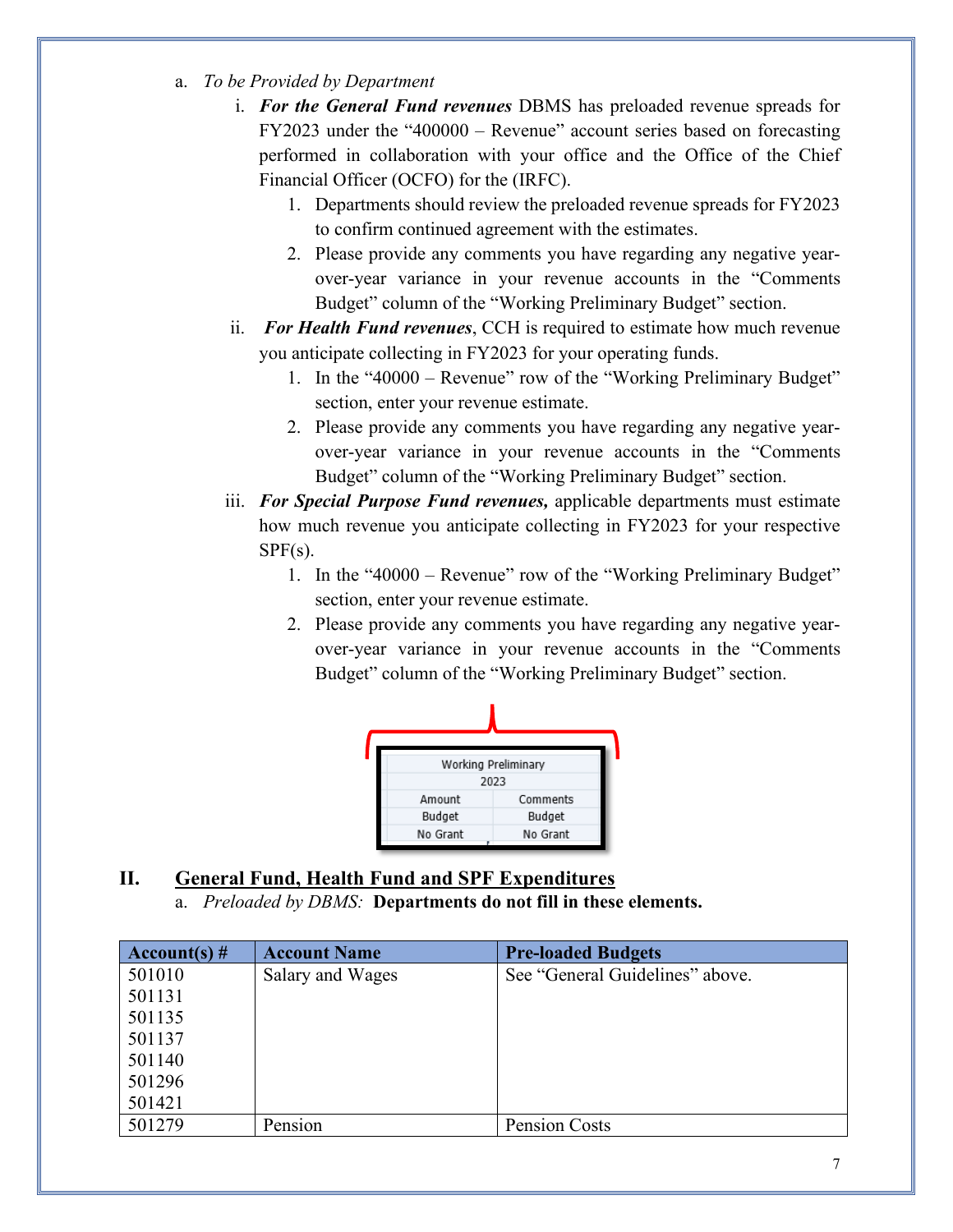| $Account(s)$ # | <b>Account Name</b>           | <b>Pre-loaded Budgets</b>                            |
|----------------|-------------------------------|------------------------------------------------------|
|                |                               | (Calculated based on your department's               |
|                |                               | FY2023 salary projection)                            |
| 501541         | <b>Workers' Compensation</b>  | <b>Workers Compensation</b><br>$\circ$               |
| 501590         | Group Life Insurance          | Life Insurance<br>$\circ$                            |
| 501610         | Group Health Insurance        | Health Insurance<br>$\circ$                          |
| 501640         | Group Dental Insurance        | Dental Insurance<br>$\circ$                          |
| 501660         | Unemployment Comp.            | <b>Unemployment Compensation</b><br>$\circ$          |
| 501690         | <b>Vision Care</b>            | <b>Vision Insurance</b><br>$\circ$                   |
| 501715         | Group Pharmacy Insurance      | Pharmacy Insurance<br>$\circ$                        |
|                |                               |                                                      |
| 520150         | <b>Communication Services</b> | Communication charges based on<br>$\circ$            |
|                |                               | department utilization.                              |
|                |                               | AT&T Telecom Carrier Service/Cost for<br>$\circ$     |
|                |                               | leased lines that provide departments                |
|                |                               | with telephone and data connectivity                 |
|                |                               | Sentinel costs for voice and data support<br>$\circ$ |
| 530646         | Countywide Lexis-Nexis        | If applicable:                                       |
|                | Contract                      | Lexis-Nexis charges<br>$\circ$                       |
|                |                               | Westlaw charges<br>$\circ$                           |
| 540130         | Maintenance & Subscription    | Bureau of Technology direct expenses for             |
|                | Services                      | certain applications and services, including:        |
|                |                               | o Microsoft Office                                   |
|                |                               | Adobe Licenses<br>$\circ$                            |
|                |                               | o Mainframe hosting for legacy system                |
| 540390 and     | Operating Cost for RJD        | Space charges for departments with offices           |
| 540402         | Center and 69 W.              | in Daley Center and/or the Dunne Building            |
|                | Washington                    | (Pre-loaded amounts reflect a 10%                    |
|                |                               | escalation over the FY2022 charges due to            |
|                |                               | <i>inflationary pressure.)</i>                       |
| 550030         | Countywide Canon              | Lease charges for copiers leased by your             |
|                | Photocopier Lease             | department under the Countywide Canon<br>lease       |
| 580055         | Cook County Administration    | Indirect costs (applicable to SPFs only)             |
|                |                               | (Calculated based on the amounts set forth           |
|                |                               | in the County's FY2020 Cost Allocation               |
|                |                               | Plan)                                                |

- b. *To be provided by Department* 
	- i. Estimate your expenditures for FY2023 and enter it in the "Working Preliminary Budget" section for each applicable budget account (other than those preloaded by DBMS as noted above).
	- ii. *Fixed Charges:* Departments with budget allocations in a fixed charge account will receive a separate communication from DBMS. Each such department is required to complete the spreadsheet by providing an estimate of need for FY2023, together with a detailed justification to support that anticipated need, especially if the amount increases over your FY2022 allocation.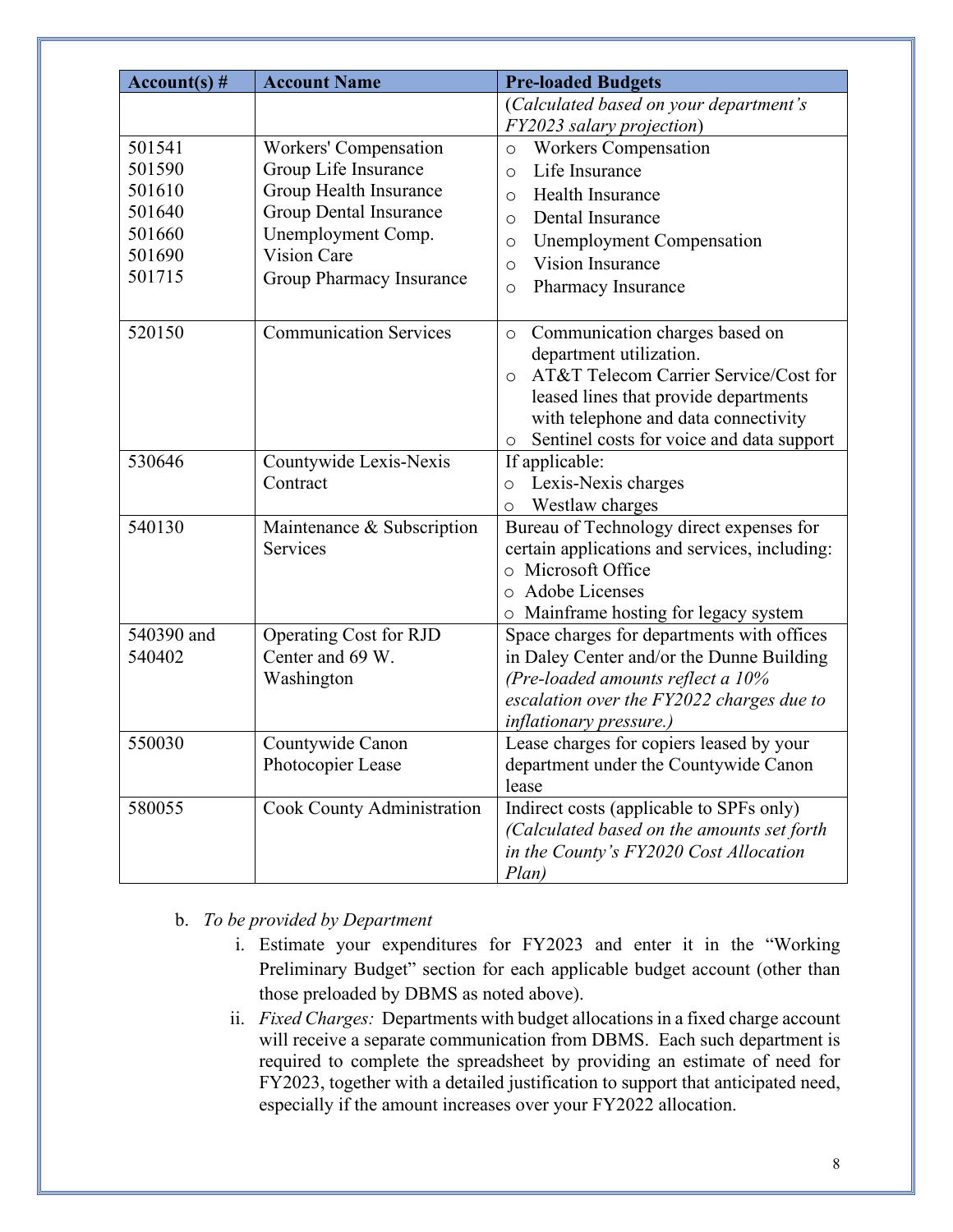*As a reminder, do not project any carry forward of FY2022 year-end encumbrances into your FY2023 expenditure projection.*

# <span id="page-11-0"></span>**FY2022 Mid-Year Buying Plan**

To assist DBMS and the Office of the Chief Procurement Officer plan for the contractual needs of your department, each department's Buying Plan submission will be further reviewed by DBMS to ensure every forecasted contract and obligation are considered. Having a more accurate Buying Plan for future needs not only helps the County budget properly, but also assists vendors by allowing them advanced notice to prepare for future contract opportunities.

Thus, as part of this year's preliminary forecast submission, please review your current contracts and Buying Plan to adjust, if necessary, given shifting priorities. To assist us in assessing your department's ongoing and future procurement needs, we ask that you:

- 1. Review your department's [list](https://cookcounty.sharepoint.com/sites/procurement/Lists/FY22%20Current%20Contracts/AllItems.aspx?origin=createList) of current active contracts. Pay close attention to the current expiration dates and if there are any renewal options available. If you will need to go out for a new competitive contract within the next year, you should add it to the Buying Plan (see instructions below).
- 2. Review and edit, if necessary, all current buying plan information listed on the "Current [Buying Plan"](https://cookcounty.sharepoint.com/sites/procurement/Lists/FY22%20Current%20Buying%20Plan/AllItems.aspx?origin=createList).
- 3. Add any additional anticipated contracts to the ["Current Buying Plan"](https://cookcounty.sharepoint.com/sites/procurement/Lists/FY22%20Current%20Buying%20Plan/AllItems.aspx?origin=createList) that have been identified since the beginning of the year. Buying Plan numbers will then be issued for any new items and subsequently used throughout the budget and contracting process to track the request. If a new contract request is received without a Buying Plan number, it may be subject to a lengthier review process.

Instructions, links, and other supporting documents can be found on the [Procurement SharePoint site.](https://cookcounty.sharepoint.com/sites/procurement/SitePages/Procurement.aspx) Finalized Buying Plan and current active contract reviews are **due by no later than May 23, 2022**, in conjunction with your preliminary forecast submissions.

# <span id="page-11-1"></span>**Mid-Year Department Hearings**

Department mid-year budget hearings are scheduled to take place **the week of July 18th**. Each Elected and Appointed Office will receive an invitation to their mid-year budget hearing from the Chairman of the Finance Committee of the Board of Commissioners.

As done in the past, each such office will receive a mid-year template from DBMS to review and complete ahead of their scheduled mid-year hearing. The information provided in your office's template, as well as during your mid-year budget hearing, will assist the Board of Commissioners in understanding your office's anticipated financial position by year-end and what impact that will have on your operations. Additional information regarding the date of your mid-year hearing and the format of this year's hearing will be provided in June.

# <span id="page-11-2"></span>**Additional Guides and Contacts**

Please refer to the following job aids and guides for more information on how to complete your office's preliminary forecast submission in Hyperion.

Access the **[Knowledge Center](http://step.cookcountyil.gov/coming-soon/training/) Training Resources on the STEP Portal.**